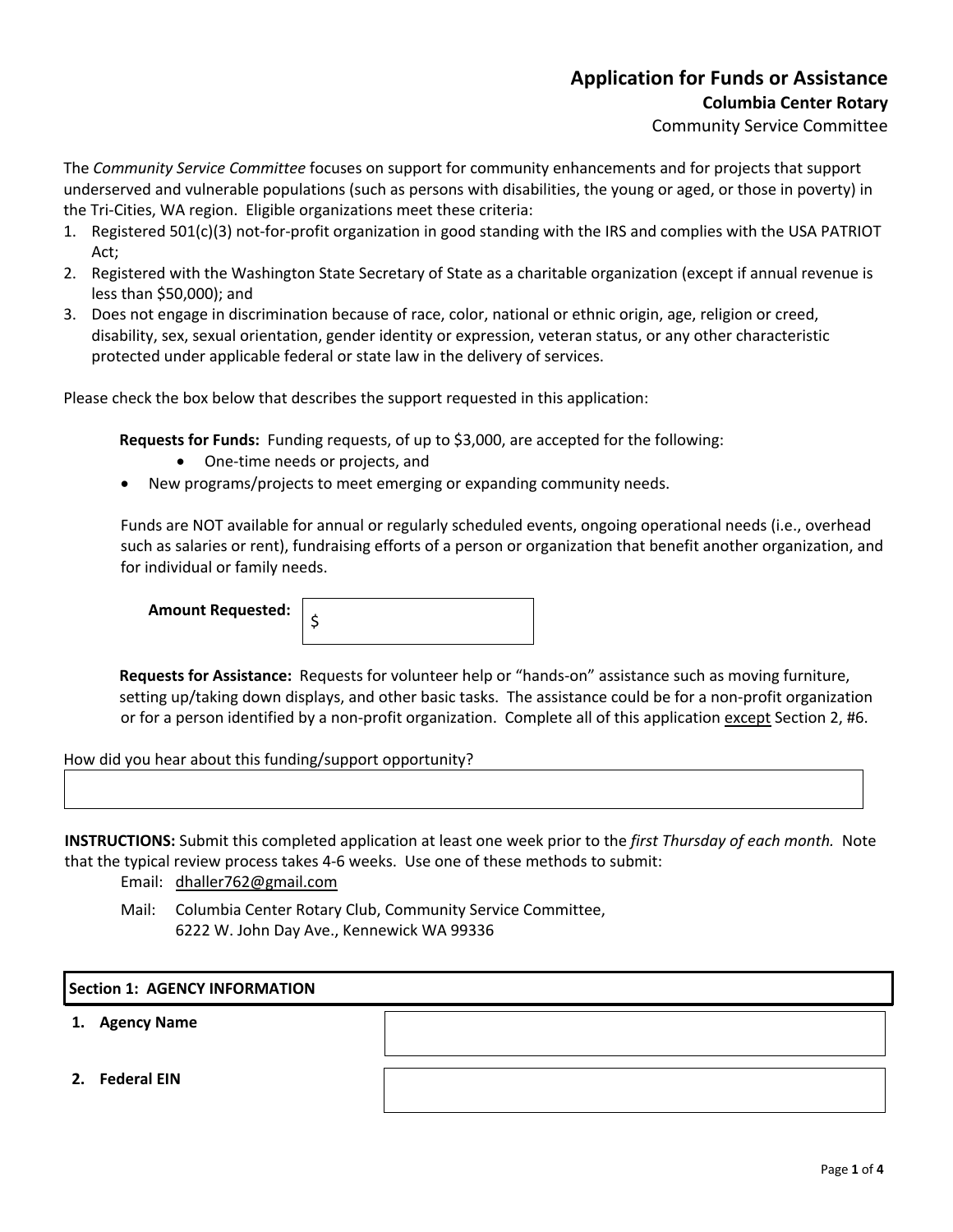| 3. | <b>State UBI number</b>               |  |
|----|---------------------------------------|--|
|    | 4. Executive Director/Primary Contact |  |
|    | 5. Primary Contact Daytime Phone      |  |
|    | 6. Primary Contact Email              |  |
| 7. | <b>Mailing Address</b>                |  |

8. **Agency Background**—When and why the organization was started in our community.

## 9. **Agency Description**—Purpose of the organization and a brief description of services it provides and the clients it serves.

10. **Past Support**—If your organization previously received funding from Columbia Center Rotary or other Rotary Clubs, please describe date, purpose and amount.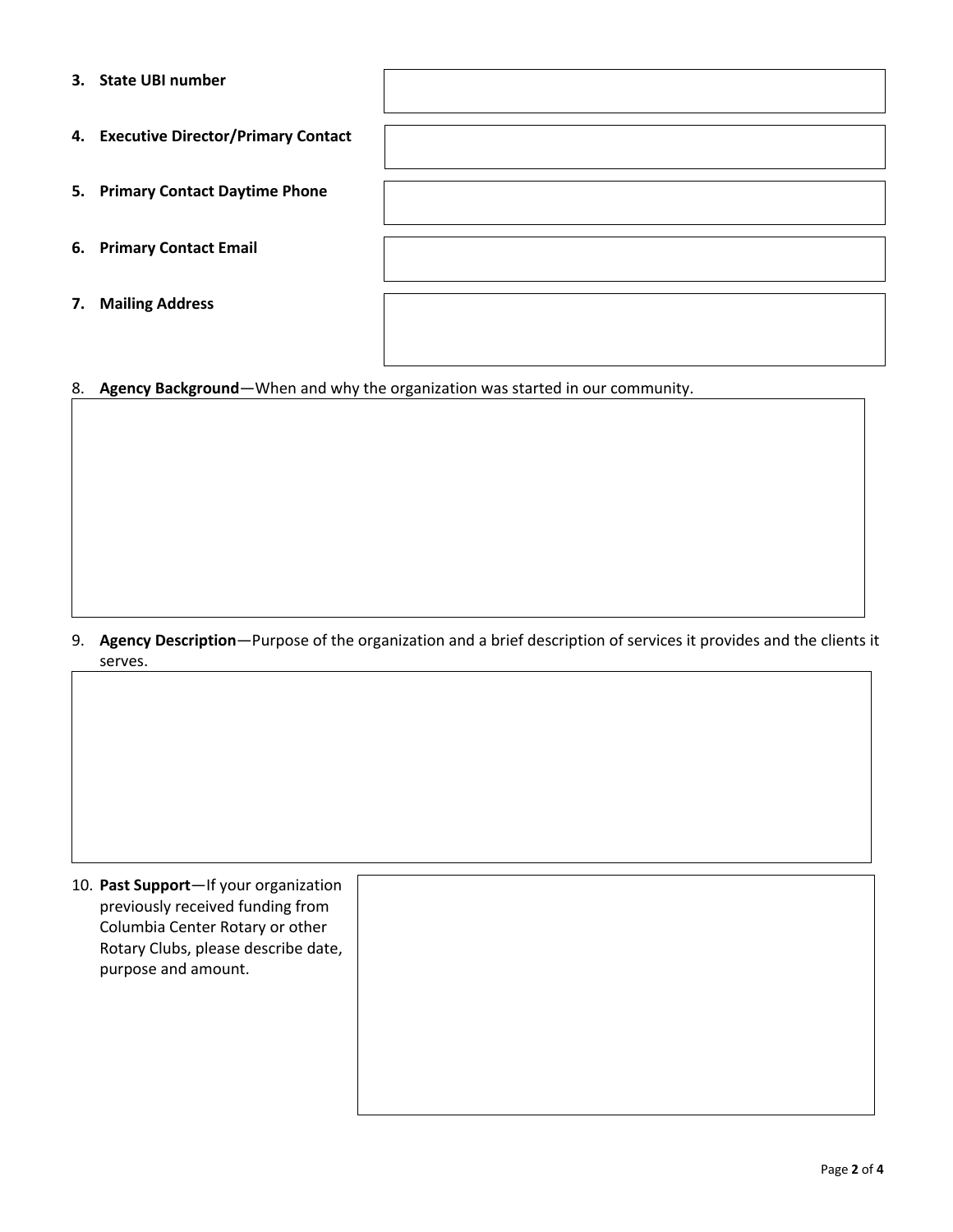## **SECTION 2: PROGRAM PROPOSAL**

*Describe the proposed program or services that are specifically supported by this request. Do not describe all services provided by your organization—focus on those related to this application. Be specific regarding how the requested funds or volunteer assistance would benefit our community.*

- 1. Program Name
- 2. Describe the program, activities or services specifically addressed by this application. What will your organization do if you are granted this request for support?

3. How will the requested support be used for the above described program or services?

**4. Beneficiaries of this Support—***Clearly identify the population or clients who will benefit from the proposed program. Describe who they are, how many will be served, and how they will benefit from this funding.*

5. **Results of this Support:** How will progress toward the purpose/benefits, described above, be evaluated?

6. **Program Budget**—Complete this section if this is a request for money. Do not complete this section if this is a request for non-cash assistance. Describe the budget for this project (not for the entire organization). Please ensure that Total Project Expenses = Total Project Revenue. Note: *After completing this section, please review your responses to #4 and #5 above. Funding approval is more likely for applications that specifically identify how the use of funds described in this section benefit our community (as described in #4 and #5).*

- **Uses of Funds**: *In the chart below, describe the categories of expenses needed for this project (e.g., food, marketing, supplies, equipment, contracted services, room rental, etc.).*
- **Sources of Funds***: Describe all sources of funds used to pay for expenses related to this project.*